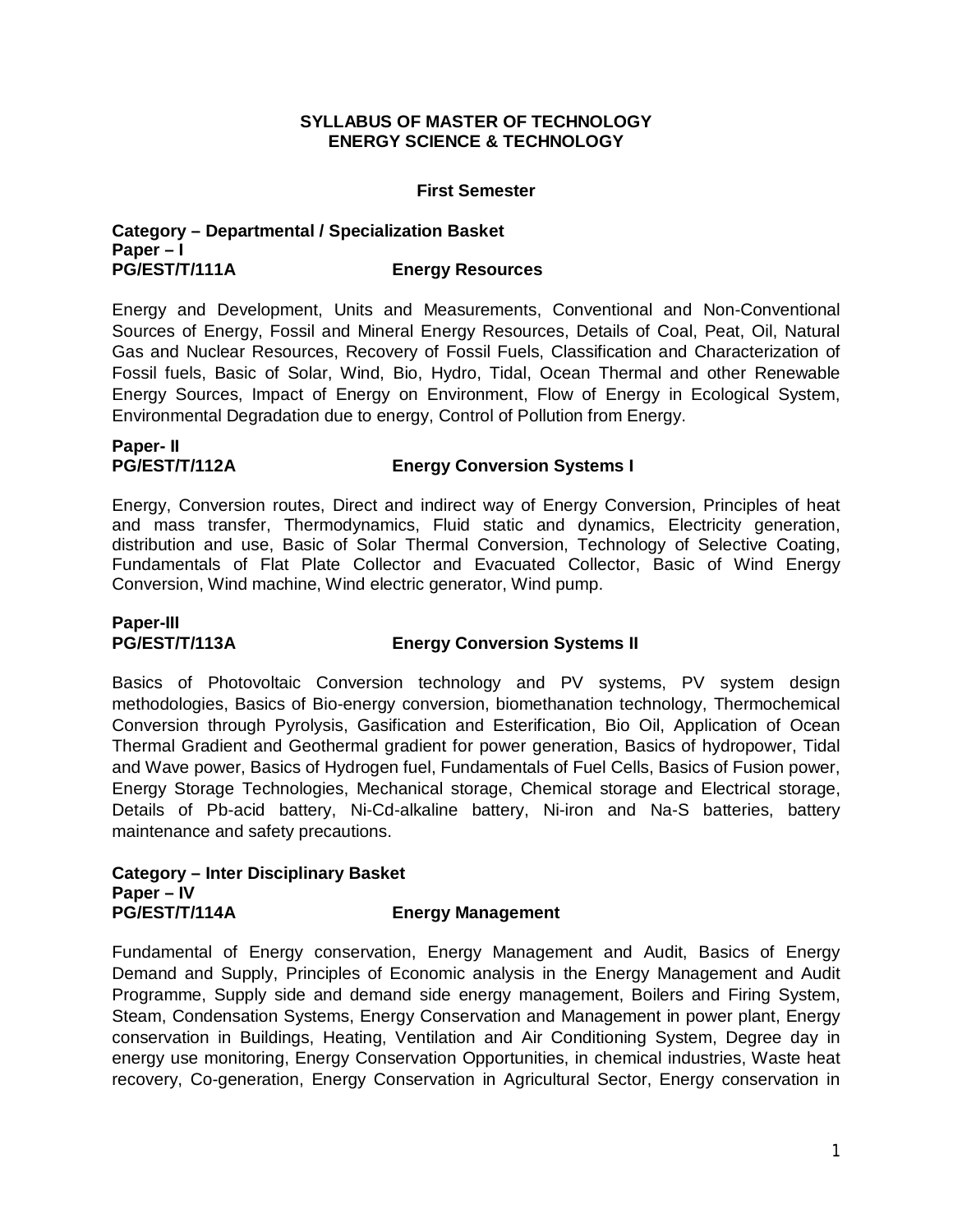illumination engineering, Combustion stoichiometry, air-fuel ratio, optimum loading in boilers, etc.

# **Paper-V**

**PG/EST/T/115A Industrial Energy Analysis**

Materials and energy balance in the industries, Products and the process, industrial demand and supply networking, Optimization techniques, efficiency analysis, methods, Energy monitoring and ongoing information dissertation in terms of energy consumption, production and cumulative sum of differences. Energy efficiency analysis in various conversion systems like boilers, furnaces, compression systems, controlling systems, etc. Case studies for large scale, medium scale and small scale industries, efficiency integration methodologies.

**Paper –VI**

### **PG/EST/T/115A Power Systems Engineering**

Basic concept of power plants, types of power plants, thermal power stations, various components of thermal power stations, power plant cycles, fuel handling, combustion, waste disposal methodologies, economizers, turbo alternators, heat balance and efficiencies, hydroelectric power plant, various components, capacity calculation, design methodologies, operation and maintenance methodologies, elements of nuclear power stations, reactor design, fuel, moderator, coolant control and safety, waste disposal.

### **Category – Sessional courses**

| <b>Sessional 1</b>  |                |
|---------------------|----------------|
| <b>PG/EST/S/111</b> | Laboratory     |
| <b>Sessional 2</b>  |                |
| <b>PG/EST/S/112</b> | <b>Seminar</b> |

**Second Semester**

## **Category – Departmental / Specialization Basket**

### **Paper – VII PG/EST/T/127A Advanced Energy Management**

Details of Energy management programme in industrial sector, Domestic sector, Agricultural and Transport sectors. Analysis of energy utilization in boiler and firing system. Conversion through heat exchangers, Principle of co-generation, Principle of waste heat recovery, evaluation of energy conservation through thermal insulation, optimization technique in thermal insulation, Commercial options in waste heat recovery. Evaluation of heat loss and heat gain in buildings systems, thermal design building systems, evaluation of window and glazing, solar simulation of building systems, Methods of improving thermal equality. Estimation on energy saving at the industrial houses, Energy budget. Estimation of energy loss in Electrical utilities. Electrical load management. Preparation of project report on Energy Management and audit.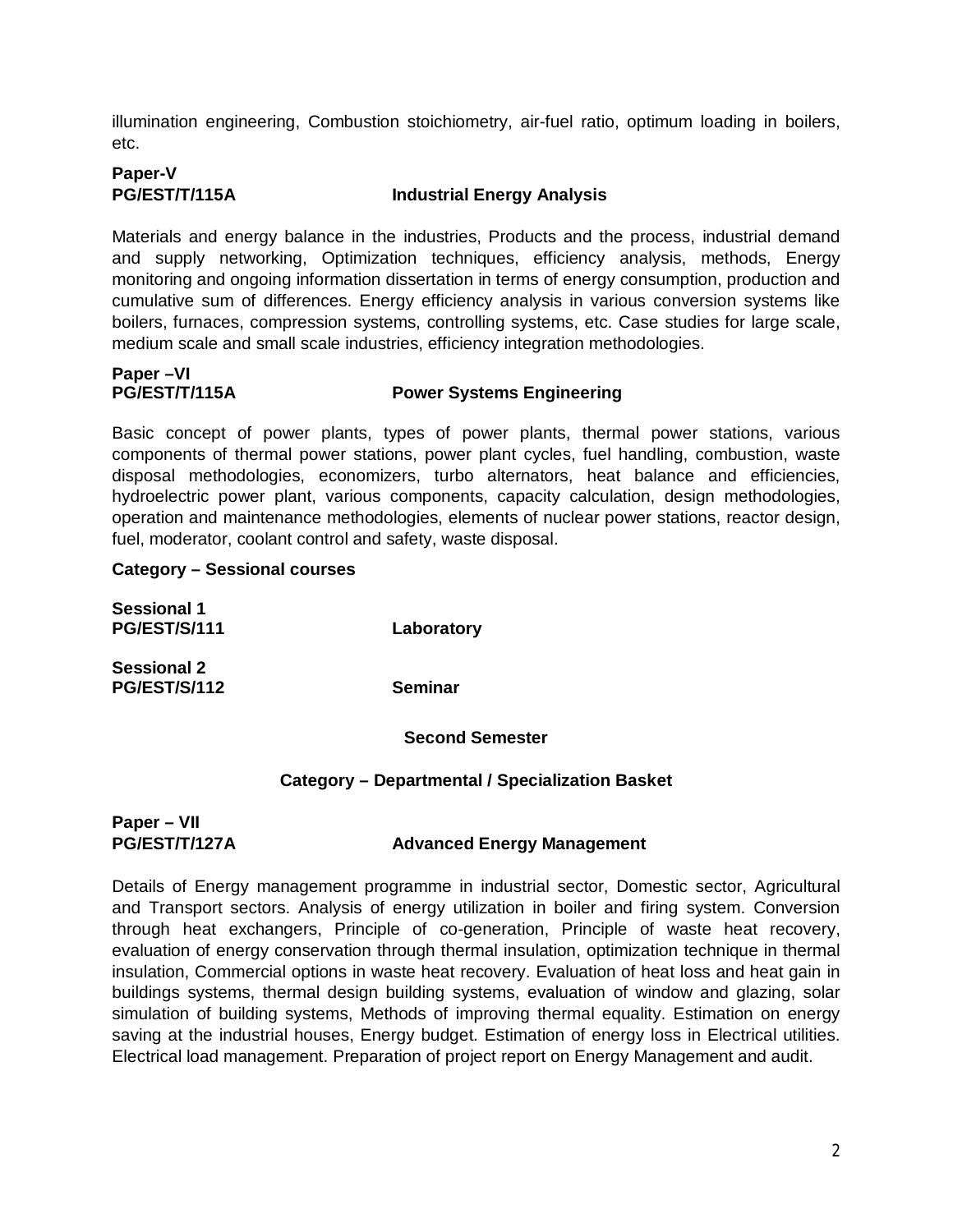### **Paper – VIII**

### **PG/EST/T/128A Photovoltaic Energy Systems**

Materials for photovoltaic conversions, Si and non-Si materials, crystalline, semi crystalline, polycrystalline and amorphous materials. Technology for Si extraction, purification, Method of doping and junction fabrication. Cell fabrication and metallisation techniques. Networking the PV cell. Characterization of PV generators, Technology for the fabrication of thin film cells. Optical concentration. Effect of temperature on cell performance, Thermo photovoltaic effect, Solar simulator, Testing and performance assessment of PV generator. Balance of system solar PV generators, Electronic control and regulation. Power conditioning, Converters and Inverters. Concentrating system. System design and configuration. Application of PV for lighting, water pumping. Refrigeration, Telecommunication, Cathodic protection, etc. PV Power Plant Hybridisation Engineering, hybrid systems, Grid integration, Building Integrated PV systems.

### **PG/EST/T/128B Solar Thermal Energy systems**

Basic of thermal sciences, Methodologies for Solar Thermal Conversion System, Solar Thermal Conversion Coating, Coating technology, General description of solar thermal collectors – Flat plate collectors, Concentrating collectors, Evacuated collector, Analytical design of various types of solar collectors, Performance of solar collectors, ASHRAE code Solar Active and Passive heating, Solar cooling, Conversion to mechanical energy, Solar desalination, Solar drying, Industrial application, etc. Solar Head, Solar Energy storage, Solar Thermal power plant, Economics of solar processes, Modelling of solar thermal systems, Components and simulations, Design and Sizing of solar heating systems.

**Paper – IX**

### **PG/EST/T/129A Bio Energy systems**

Biomass resource assessment, properties of biomass, different energy conversion methodscombustion, gasification, pyrolysis, liquification, biomass pre-treatment and processing, Biomethanation technology, case studies, bio diesel, improved wood stove, bio-hydrogen generation, electricity generation from biomass gasifier, engine systems, petrol, diesel and duel fuel engine.

### **PG/EST/T/129B Wind Energy Systems**

Analysis of wind regimes – statistical analysis of wind regimes, Dynamic data acquisition, Time distribution, Frequency distribution. Statistical modelling, Wind Energy conversion principles, General introduction, types and classification of WECS, Power, Torque Speed Characteristics, maximum power coefficient, wind velocity measuring instrument, factors effecting the wind energy output, Principles of wind pump, Performance analysis of wind pump, Design concept, Testing, Principles of wind electric generators, classification, Basic characteristics of Electric generators, variable and constant speed machines, Mechanical considerations and speed coupling, WECS applications, Stand alone, grid connected and wind farms, WECS systems – Grid interconnection and associated instrumentation, System stability, grid penetration, Aerodynamic design principles, aerodynamic theories, Axial momentum, Blade element and